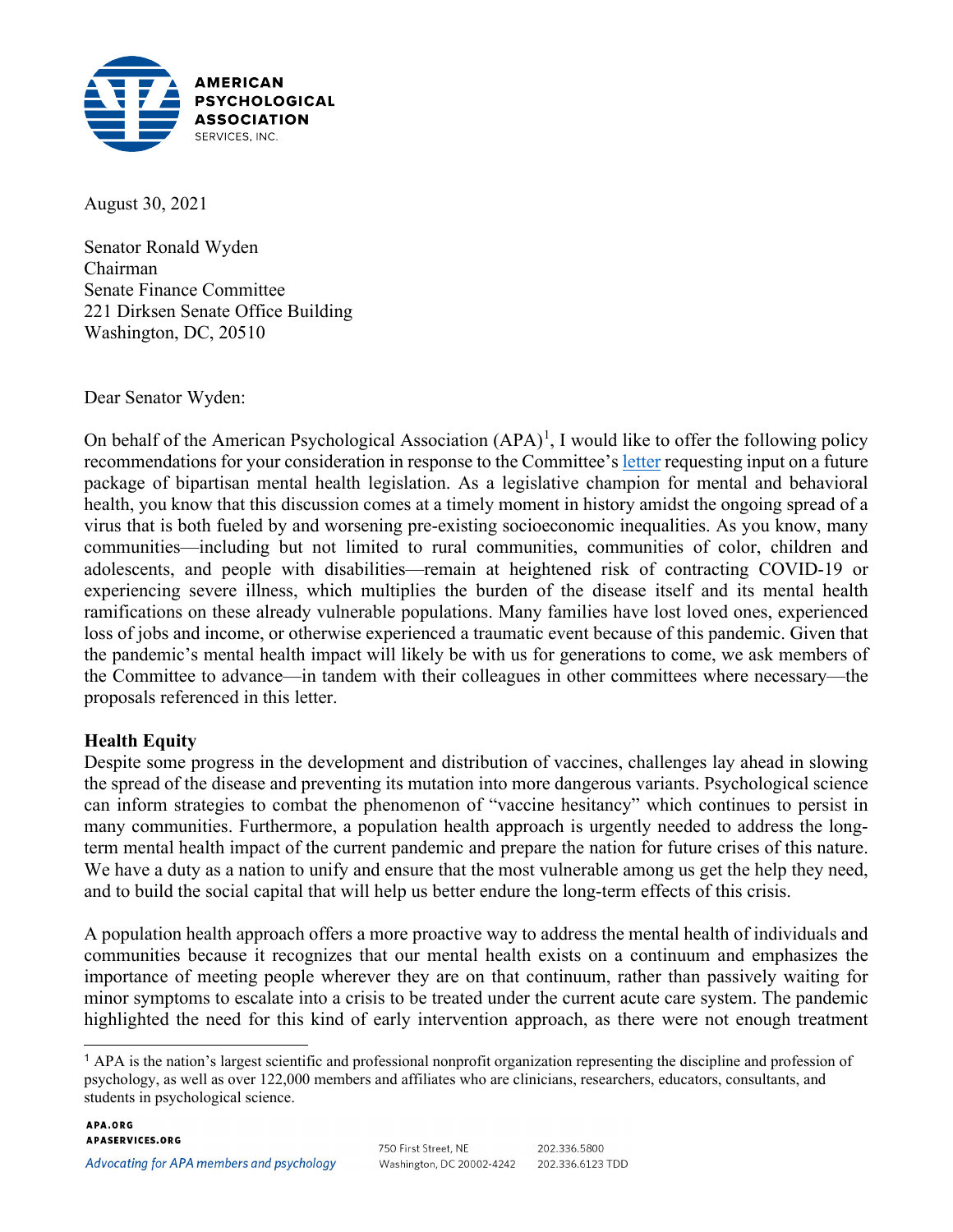

resources before the pandemic and the significant increase in need occasioned by this crisis quickly overwhelmed our mental health and substance use treatment systems.

As the nation digs in to combat the mental health impact of this pandemic, a sustained and communityfocused public health emergency response is needed. APA continues to ask for increased federal leadership and investment in state, local, territorial, and tribal emergency response readiness supports that include guidance to state and local authorities on how to reach the most at-risk communities. We also encourage you to address research needs in the context of future pandemics, including effective and culturally competent risk communication and messaging. Such work could lead to more effective strategies for message framing that would be especially useful when pursued in collaboration with media sources and channels that are more heavily utilized by underserved communities.

The COVID-19 pandemic has been especially impactful on the mental health of children and adolescents. Social isolation, financial uncertainty and disrupted routines have placed considerable stress on children and their families, significantly impacting their mental health and well-being, as demonstrated by disproportionate increases in the rates of suicide attempts and other forms of self-harm amongst children and youth—particularly amongst those from communities of color.<sup>[2](#page-1-0)</sup> People with disabilities represent another group facing unique stressors and challenges during the COVID-19 pandemic that have disproportionately exacerbated their mental health.<sup>[3](#page-1-1)</sup> Historically, individuals with disabilities have often found it difficult to access critical medical supplies as resources become scarce<sup>[4](#page-1-2)</sup>, and policies around rationing medical care can intensify discriminatory attitudes towards people with disabilities during times of crisis, which in turn increases their anxiety about getting sick and requiring medical care.

As a critical first step in remedying these ongoing inequities, APA recommends that the Senate take up and pass the **Pursuing Equity in Mental Health Act (S. 1795)**. This bipartisan legislation aims to address disparities in mental health care among underserved and high-poverty communities through an array of strategies. These include authorizing grants and other funding to support research, improving the pipeline of culturally competent providers, building outreach programs to reduce stigma, and developing a training program for providers to effectively manage disparities.

# **Workforce**

A robust mental health workforce—including clinicians, educators, and scientists alike—capable of evaluating, disseminating, and delivering evidence-based interventions is a critical factor in combatting the long-term impact of the pandemic and remedying these longstanding access gaps. Nationwide, the

Advocating for APA members and psychology

<span id="page-1-0"></span><sup>2</sup> Yard E, Radhakrishnan L, Ballesteros MF, et al. Emergency Department Visits for Suspected Suicide Attempts Among Persons Aged 12–25 Years Before and During the COVID-19 Pandemic — United States, January 2019–May 2021. MMWR Morb Mortal Wkly Rep 2021; 70:888–894. DOI: [http://dx.doi.org/10.15585/mmwr.mm7024e1external icon;](http://dx.doi.org/10.15585/mmwr.mm7024e1) Science Friday (August 20, 2021), Pandemic Unveils Growing Suicide Crisis For Communities Of Color,

<span id="page-1-1"></span>[https://www.sciencefriday.com/segments/suicide-crisis-communities-of-color/.](https://www.sciencefriday.com/segments/suicide-crisis-communities-of-color/)<br><sup>3</sup> Czeisler M, Board A, Thierry JM, et al. Mental Health and Substance Use Among Adults with Disabilities During the COVID-19 Pandemic — United States, February–March 2021. MMWR Morb Mortal Wkly Rep 2021;70:1142–1149. DOI: [http://dx.doi.org/10.15585/mmwr.mm7034a3external icon.](http://dx.doi.org/10.15585/mmwr.mm7034a3)

<span id="page-1-2"></span><sup>&</sup>lt;sup>4</sup> Mark Priestley PhD & Laura Hemingway MA (2007) Disability and Disaster Recovery, Journal of Social Work in Disability & Rehabilitation, 5:3-4, 23-42, DOI: [10.1300/J198v05n03\\_02.](https://doi.org/10.1300/J198v05n03_02)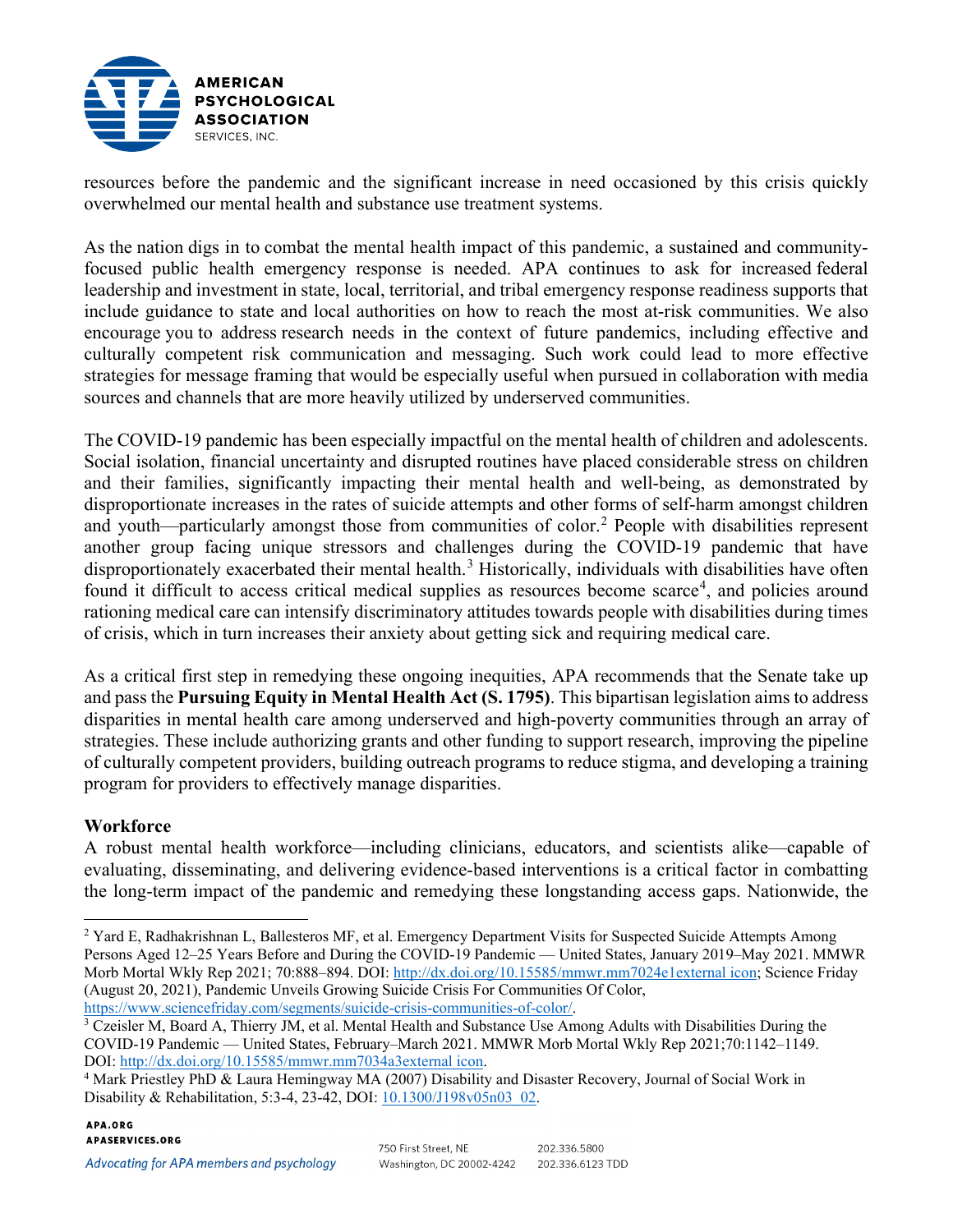

U.S. faces a serious shortage of mental and behavioral health providers, including psychologists, which has been further exacerbated by the pandemic. According to results from SAMHSA's 2019 National Survey on Drug Use and Health, 26% percent of U.S. adults with any mental illness had unmet mental health needs during the previous year, and over 47% of those with serious mental illness report having unmet needs.<sup>[5](#page-2-0)</sup> Considering these existing unmet needs, the insufficient supply of psychologists is projected to significantly worsen by 2030.<sup>[6](#page-2-1)</sup> Despite the need for their services, however, multiple barriers remain to the training of psychologists who, unlike physicians, cannot rely on Medicare reimbursement for services provided by psychology trainees under the supervision of a licensed psychologist.

With subpar reimbursement rates for psychologists' services in public programs such as Medicare<sup>[7](#page-2-2)</sup> and Medicaid<sup>[8](#page-2-3)</sup>, many providers accept only a few patients enrolled in these programs as a form of public service but often cannot serve a large volume of patients covered by these programs because the rates are insufficient to maintain a sustainable clinical practice. This disproportionately impacts communities and geographic areas relying on these programs as a consistent source of accessing mental health treatment. Other federal incentives are essential to attract providers to these areas and communities. Accordingly, APA encourages you to include the bipartisan **Mental Health Professionals Workforce Shortage Loan Repayment Act (S. 1578)**, which authorizes a new student loan repayment program for mental and behavioral health care professionals who commit to working in an area lacking accessible care.

Increased diversity within the scientific research enterprise is also necessary to increase the cultural competence of mental health professionals to expand their reach to underserved communities. APA applauds ongoing federal efforts to achieve this goal, such as the UNITE initiative from the National Institutes of Health and further recommends that Congress direct the National Institutes of Health (NIH) to prepare a report on its efforts to improve diversity in clinical trials. Psychological science can be leveraged to identify biases in the review process as well as determine the effectiveness of interventions in the peer review process, such as blinding of applications and standardizing review processes.

As previously mentioned, the COVID-19 pandemic has been an especially heavy burden on school-age children. Many lost a key source of social interaction or access to mental health services, while others experienced some form of trauma from the loss of a loved one or other socioeconomic hardships within the family. Schools are critical settings for identifying students who may require mental health services

202.336.5800

202.336.6123 TDD

<span id="page-2-0"></span><sup>5</sup> Substance Abuse and Mental Health Services Administration, Key Substance Use and Mental Health Indicators in the United States: Results from the 2019 National Survey on Drug Use and Health,

[https://www.samhsa.gov/data/sites/default/files/reports/rpt29393/2019NSDUHFFRPDFWHTML/2019NSDUHFFR090120.h](https://www.samhsa.gov/data/sites/default/files/reports/rpt29393/2019NSDUHFFRPDFWHTML/2019NSDUHFFR090120.htm) [tm.](https://www.samhsa.gov/data/sites/default/files/reports/rpt29393/2019NSDUHFFRPDFWHTML/2019NSDUHFFR090120.htm)<br><sup>6</sup> Health Resources and Services Administration, Behavioral Health Workforce Projections, 2016-2030: Clinical, Counseling,

<span id="page-2-1"></span>and School Psychologists, [https://bhw.hrsa.gov/sites/default/files/bureau-health-workforce/data-research/psychologists-](https://bhw.hrsa.gov/sites/default/files/bureau-health-workforce/data-research/psychologists-2018.pdf) $\frac{2018 \text{.pdf}}{7}$  Lopez, E., Neuman, T., et. al. (April 15, 2020). How Much More Than Medicare Do Private Insurers Pay? A Review of the

<span id="page-2-2"></span>Literature. Retrieved July 19, 2021, from https://www.kff.org/medicare/issue-brief/how-much-more-than-medicare-do-<br>private-insurers-pay-a-review-of-the-literature/.

<span id="page-2-3"></span><sup>&</sup>lt;sup>8</sup> Zuckerman, S., Skopec, L., et. al. (February 2021). Medicaid Physician Fees Remained Substantially Below Fees Paid By Medicare In 2019, Health Affairs, 40(2). Retrieved July 19, 2021, from [https://www.healthaffairs.org/doi/full/10.1377/hlthaff.2020.00611.](https://www.healthaffairs.org/doi/full/10.1377/hlthaff.2020.00611)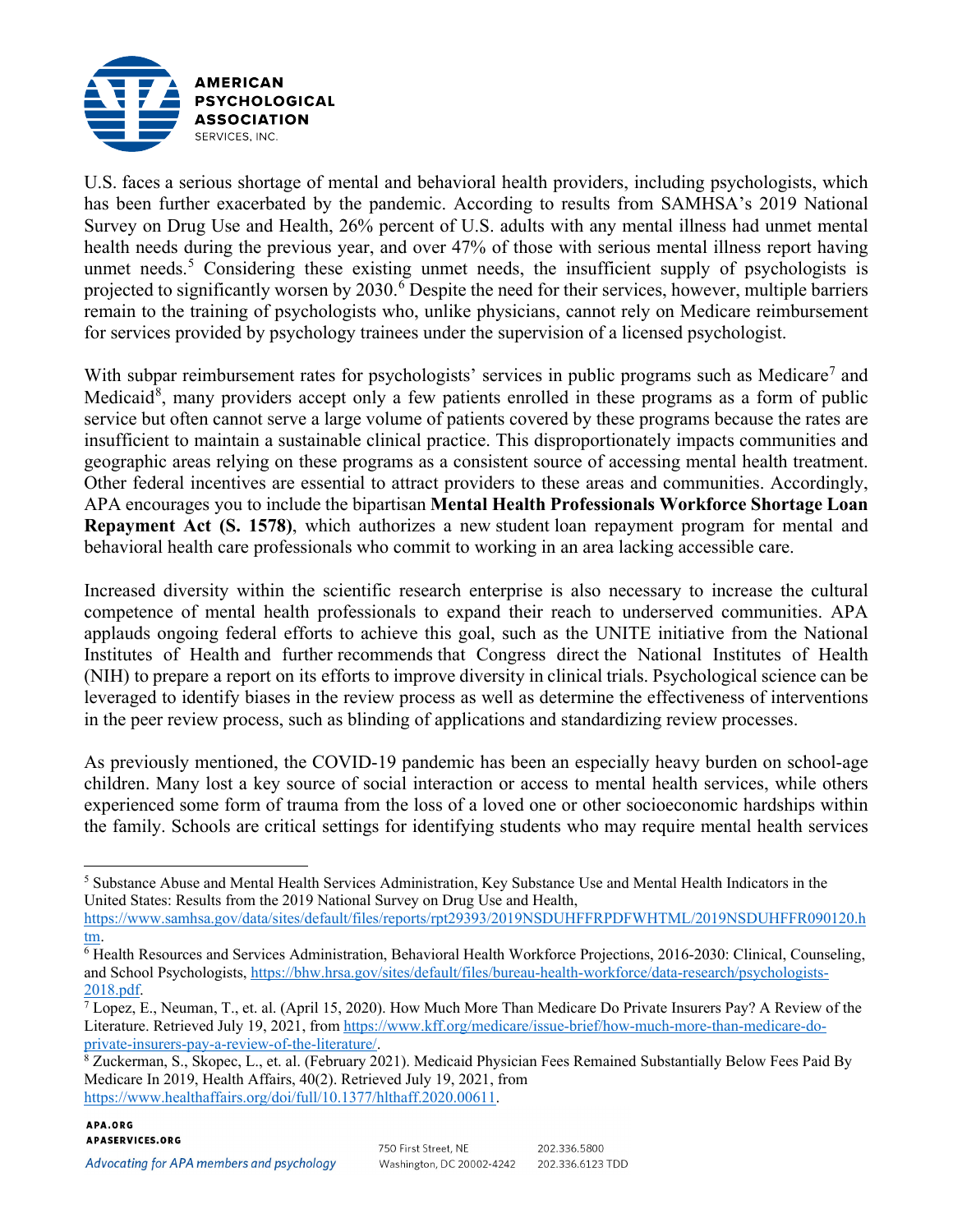

and providing them with necessary care and support. They can serve as environments for prevention, intervention, positive development, and regular communication with families. However, there are severe shortages of school-based mental and behavioral health professionals; in 2018, there were nearly 37,000 school psychologists who were each responsible for 1,200 students, nearly double the recommended caseload.[9](#page-3-0) For these reasons, APA recommends inclusion of the following legislation to increase access to school-based mental health services: the **Mental Health Services for Students Act (S. 1841)**, the **Increasing Access to Mental Health in Schools Act (S. 1811)**, and the **Comprehensive Mental Health in Schools Pilot Program Act (H.R. 3549)**. In addition, we encourage Congress to **fund an additional \$1 billion for school-based mental health providers**, as included in the House-passed FY 2022 Labor-HHS-Education Appropriations bill.

### **Integration, Coordination, and Access**

There are many individuals who, despite having consistent access to a primary care provider, never obtain mental or behavioral health treatment when they experience systems of a mental health crisis. This is attributable any one of many factors—lack of local providers, cost, social stigma, and burdensome barriers to coverage, to name a few. However, there are several innovative and evidence-based models of integrating primary and mental health care, such as the Primary Care Behavioral Health (PCBH) model, that have the potential to expand access to care, improve patient outcomes and satisfaction with care, and reduce overall treatment costs.

While PCBH and other integrated care models promote these goals, there are challenges to the adoption of these models by health care practices. These include significant changes to providers' physical offices, information technology systems, management procedures, clinical staffing and policies, health records and data tracking practices, and provider education and training.<sup>[10](#page-3-1)</sup> Given these challenges, as well as differences in patient populations and the goals of the integration effort, there is no "one size fits all" approach to effective integrated primary care; instead, approaches to integration should be responsive to the specific needs and environment of the community. We ask that the Senate Finance Committee adopt a flexible approach towards assisting with transition costs under an array of evidence-based forms of integrated care and reject efforts to fund one model of integrated care over all others.

Medicaid and CHIP programs remain the largest payer of mental and behavioral health services<sup>11</sup>, and yet many patients cannot access quality affordable care in their communities, instead seeking care in emergency rooms or facing interminable waitlists for services. This discrepancy has an especially dire impact on people with disabilities and children who may rely on these programs to remain in their communities of choice or to receive a quality education. Accordingly, APA recommends including Senator Smith's **Medicaid Bump Act (S. 1727)**, which incentivizes state Medicaid programs to increase

#### APA.ORG **APASERVICES.ORG**

<span id="page-3-0"></span><sup>9</sup> National Association of School Psychologists (April 15, 2021). Student to school psychologist ratio 2019– 2020 [infographic]. [https://www.nasponline.org/research-and-policy/policy-priorities/critical-policyissues/shortage-of](https://www.nasponline.org/research-and-policy/policy-priorities/critical-policyissues/shortage-of-school-psychologists)[school-psychologists.](https://www.nasponline.org/research-and-policy/policy-priorities/critical-policyissues/shortage-of-school-psychologists)<br><sup>10</sup> Zerden, L. D. S., Lombardi, B. M., Richman, E. L., Fraher, E. P., & Shoenbill, K. A. (2021). Harnessing the electronic

<span id="page-3-1"></span>health record to advance integrated care. Families, Systems, & Health, 39(1), 77.

<span id="page-3-2"></span><sup>&</sup>lt;sup>11</sup> Centers for Medicare and Medicaid Services (May 14, 2021), Press Release: CMS Data Shows Vulnerable Americans Forgoing Mental Health Care During COVID-19 Pandemic, [https://www.cms.gov/newsroom/press-releases/cms-data-shows](https://www.cms.gov/newsroom/press-releases/cms-data-shows-vulnerable-americans-forgoing-mental-health-care-during-covid-19-pandemic)[vulnerable-americans-forgoing-mental-health-care-during-covid-19-pandemic.](https://www.cms.gov/newsroom/press-releases/cms-data-shows-vulnerable-americans-forgoing-mental-health-care-during-covid-19-pandemic)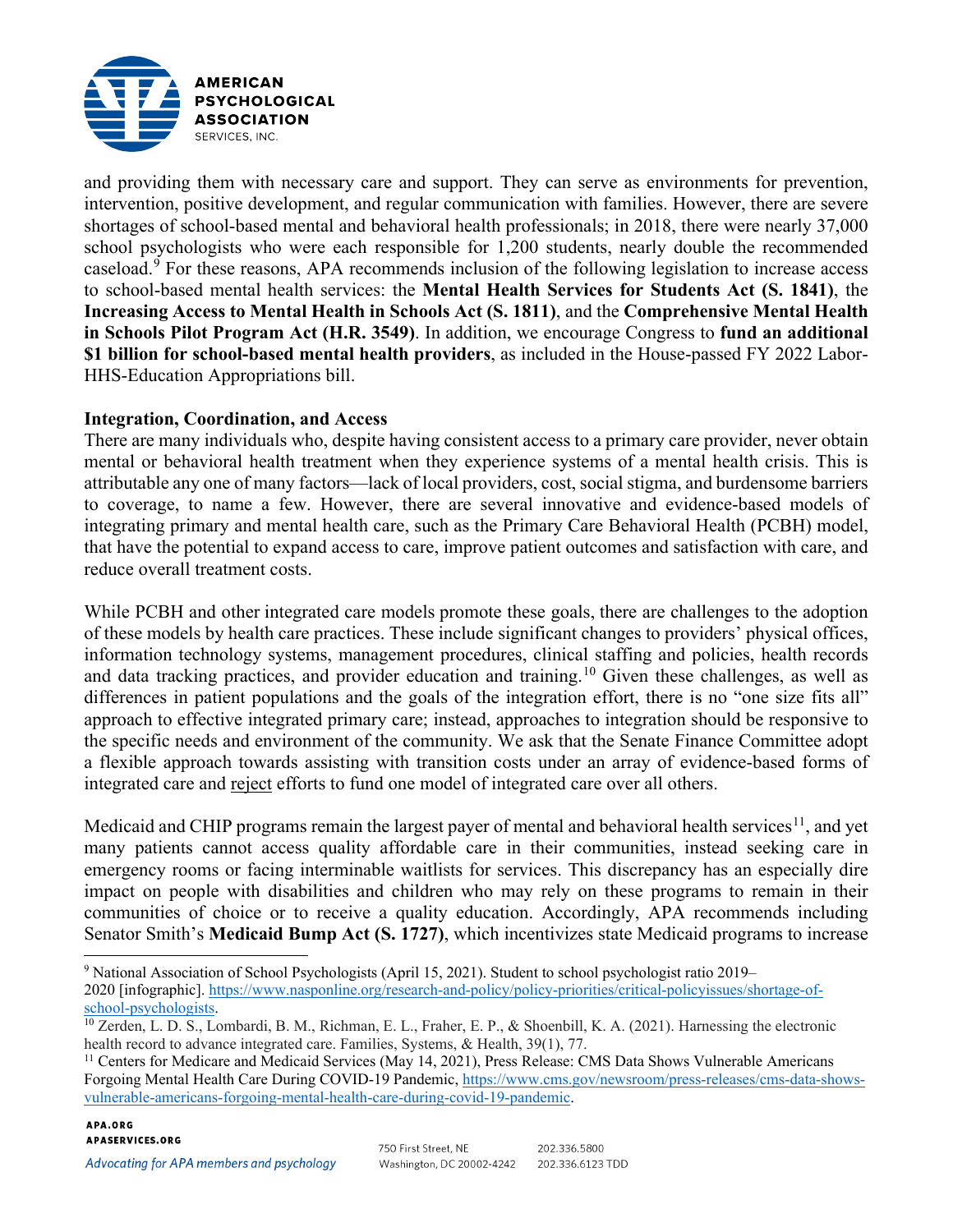

their spending on coverage of mental and behavioral health services. Additionally, because telehealth is such a critical means of extending access to low-income families and people with disabilities in rural and underserved areas, APA also recommends inclusion of the bipartisan **Telehealth Improvement for Kids' Essential Services (TIKES) Act (S. 1798)** co-sponsored by Sen. Carper and Sen. Cornyn, which calls for guidance to states on increasing coverage of telehealth services through state Medicaid and CHIP programs.

Finally, the effectiveness of a mental health system depends on access to a complete range of mental health and substance use disorder services, and a strong public health response requires providers to meet individuals wherever they are in the community. Without access to crisis services, patients often find themselves languishing in emergency rooms or seeking treatment in other inappropriate settings. We strongly support the inclusion of Chairman Wyden's **CAHOOTS Act (S. 764)** to incentivize state programs to cover services provided by round-the-clock mobile crisis teams. The increased funding for these services provided under this bill will, in addition to improving outcomes, increase the efficiency of states' mental health care systems and help enable national initiatives around mental health—such as the 988 National Suicide Prevention Lifeline—to reach their full potential.

### **Parity**

APA applauded the passage of the Mental Health Parity and Addiction Equity Act of 2008 (MHPAEA), a breakthrough law with the promise of equal coverage and reimbursement for mental and behavioral health services. Over a decade later, however, psychologists continue to see inequitable barriers—such as lower reimbursement and narrower provider networks—that health plans impose on their services. APA applauded Congress' efforts to strengthen enforcement and oversight of insurers' compliance with the law in the 2020 year-end spending package and urges the passage of Sen. Cassidy and Sen. Murphy's **Parity Implementation Assistance Act (S. 1962)** to aid states with fulfilling their obligations under the new law.

Despite Congress' commendable enactment of MHPAEA and continued attention to parity issues, multiple oversight and enforcement issues remain. Primarily, there is a major gap in MHPAEA enforcement – the near-total absence of a significant federal presence enforcing federal parity law for the tens of millions of individuals who rely on employer-sponsored insurance coverage. For most employersponsored health insurance plans, state insurance commissioners have primary enforcement authority and HHS has secondary enforcement authority. However, HHS interprets its secondary enforcement authority to mean that it only enforces the law in a handful of states. As a result, HHS engages in no parity enforcement efforts in the overwhelming majority of states, which are then left to enforce critical but very complex issues like network adequacy, often without the resources or expertise to address them.

One remedy for this enormous gap in enforcement would be to include language granting the Department of Labor (DOL) secondary enforcement authority over parity violations by employer-sponsored insurance plans whenever the relevant state agency cannot or will not act on a credible parity complaint or concern. DOL has demonstrated its expertise and ability with parity enforcement regarding self-insured plans, as it resolves many more parity complaints than HHS. An alternate solution could be language clarifying that HHS must step in and act in certain circumstances. Additionally, federal law permits states to exempt their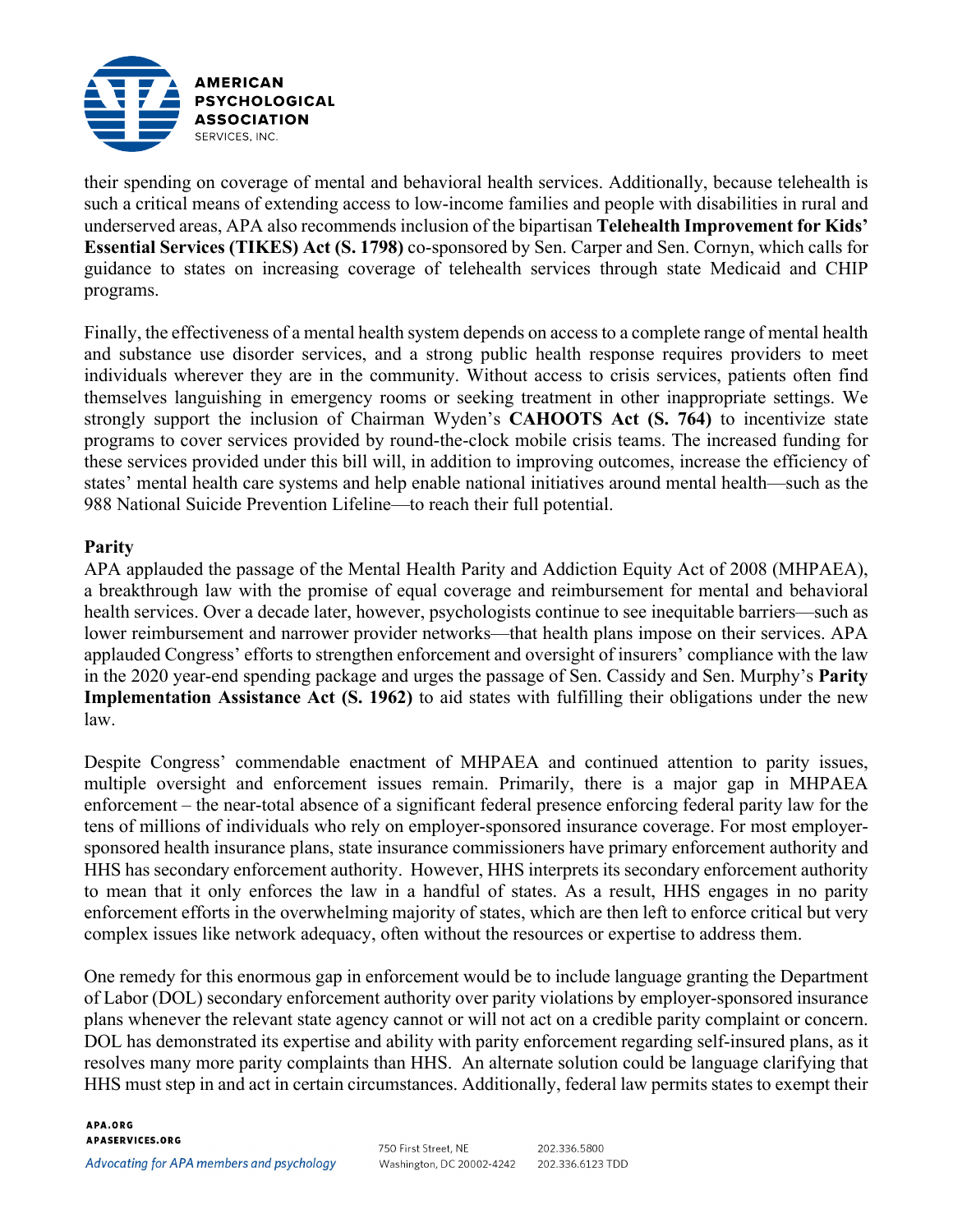

own employee health insurance plans from parity requirements. Many enrollees in these plans are first responders and educators who are facing a particularly heavy mental health impact from the COVID-19 pandemic due to the services they provide to people in need. APA urges you to close this loophole as part of the Senate Finance Committee's legislation.

## **Telehealth**

The decisions by Congress and CMS to expand access to these services via telehealth represented a rare positive outcome of the COVID-19 pandemic, as it extended evidence-based mental health care to many individuals in areas and communities that traditionally lacked access to these services. There is ample evidence demonstrating that mental and behavioral health services delivered via telehealth can be at least equally effective as services delivered in person.<sup>[12](#page-5-0)</sup> Audio-only telehealth is an especially important treatment modality for individuals residing in areas that lack accessible or affordable broadband Internet services, or who lack the technological familiarity with video conferencing platforms.

While we appreciate the Administration's recent investments<sup>[13](#page-5-1)</sup> geared towards expanding access to telehealth services in rural and underserved areas, we remain concerned that the current flexibilities in coverage will abruptly end with the current public health emergency, creating an unprecedented "access cliff" for those many patients and communities who have relied on telehealth to access mental health treatment during the pandemic. We urge the Senate Finance Committee to include provisions that permanently extend and expand these coverage flexibilities for mental and behavioral health and substance use services delivered via telehealth, including coverage for audio-only services, and eliminate unnecessary barriers to treatment. To incentivize providers to continue offering telehealth services, coverage of and reimbursement for telehealth services should be equivalent to their in-person counterparts. Reimbursing at a lower rate would drive providers to offer more in-person services, making it more difficult for many patients who require services delivered via telehealth to access care.

Accordingly, APA asks that you include the following provisions in the Senate Finance Committee's legislation:

- **The CONNECT for Health Act (S. 1512)**, which permanently removes certain restrictions on Medicare coverage of telehealth services, allowing patients to receive telehealth services from their own homes;
- **The Telemental Health Care Access Act (S. 2061)**, which removes a requirement that Medicare beneficiaries receiving services via telehealth have at least one in-person visit every six months;

<span id="page-5-0"></span><sup>12</sup> See, e.g., Turgoose, D., et al., (2018) Journal of Telemedicine and Telecare, Vol. 24, No. 9, [https://doi.org/10.1177/1357633X17730443;](https://doi.org/10.1177/1357633X17730443) Varker, T., et al., (2019), Psychological Services, Vol. 16, No. 4, [https://doi.org/10.1037/ser0000239;](https://doi.org/10.1037/ser0000239) Slone, N.C., et al., (2012) Psychological Services, Vol. 9, No. 3, https://doi.org/10.1037/a0027607.

[https://www.hhs.gov/about/news/2021/08/18/biden-harris-administration-invests-over-19-million-expand-telehealth](https://www.hhs.gov/about/news/2021/08/18/biden-harris-administration-invests-over-19-million-expand-telehealth-nationwide-improve-health-rural.html)[nationwide-improve-health-rural.html.](https://www.hhs.gov/about/news/2021/08/18/biden-harris-administration-invests-over-19-million-expand-telehealth-nationwide-improve-health-rural.html)

Advocating for APA members and psychology

<span id="page-5-1"></span><sup>&</sup>lt;sup>13</sup> HHS Press Office (August 18, 2021), Biden-Harris Administration Invests over \$19 Million to Expand Telehealth Nationwide and Improve Health in Rural, Other Underserved Communities,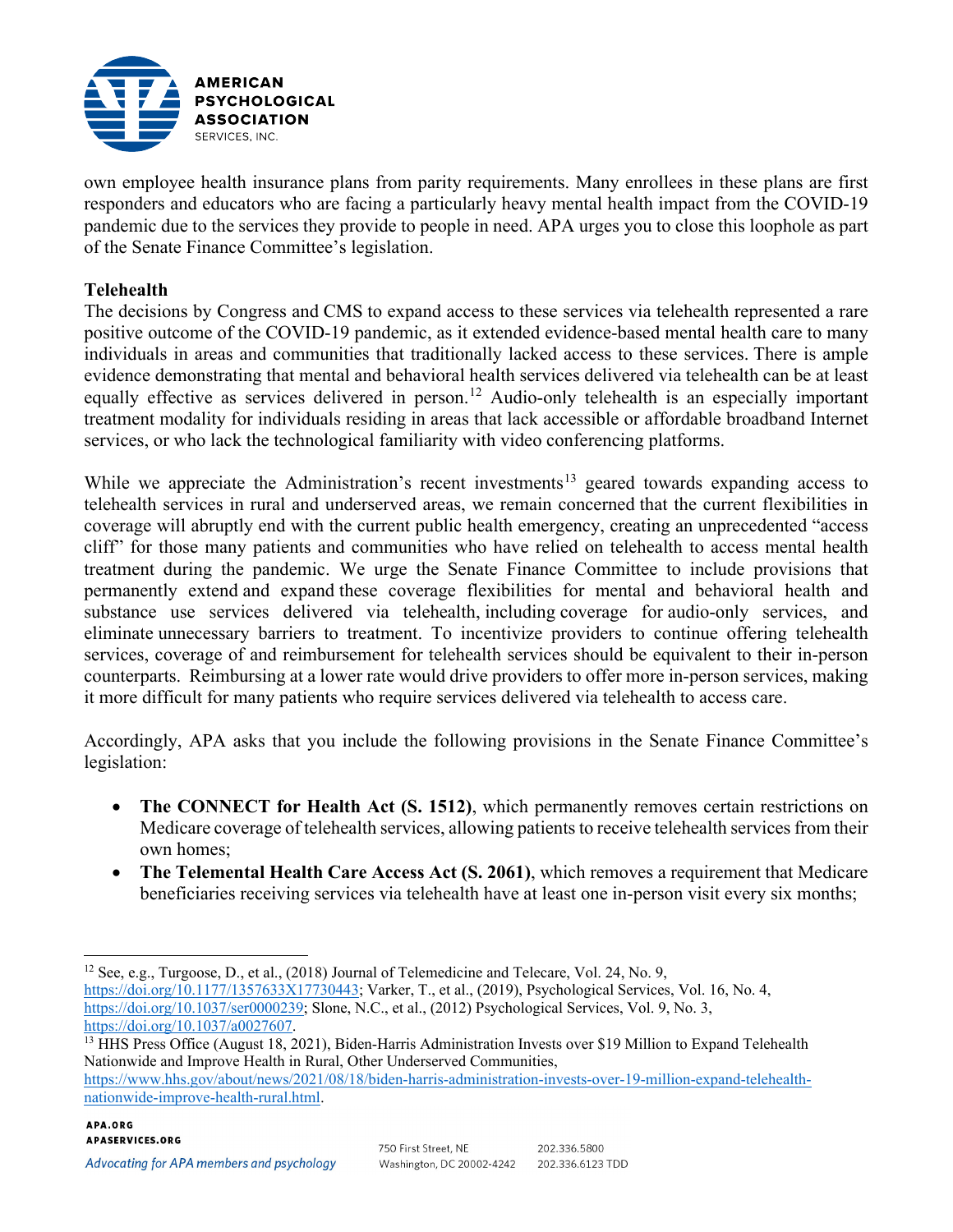

- **The Telehealth Coverage and Payment Parity Act (H.R. 4480)**, which requires private insurance plans to cover tele-mental health services on equal terms and reimburse at equal rates as their in-person counterparts;
- **The Telemental Health Care Access Act (H.R. 4058)**, which would remove certain Medicare coverage restrictions for behavioral health services delivered via telehealth; and
- **The Permanency for Audio-Only Telehealth Act (H.R. 3447)**, which would continue to allow Medicare to cover mental and behavioral health services furnished via audio-only telehealth.

Another gap in coverage of telehealth relates to self-insured ERISA plans that are not subject to state telehealth mandates. These plans constitute at least half of the nation's employer-sponsored health insurance coverage. Some of these plans voluntarily continue to cover services furnished via telehealth and recognize the value of telehealth to employee mental health and well-being, but others have already ended their pandemic-related flexibilities in telehealth coverage. However, enrollees often cannot tell whether their employer-sponsored coverage is a self-funded plan that is immune to state telehealth mandates because their insurance card only discloses the name of the insurance company administering the ERISA plan, without basic information about the type of plan they have, what telehealth requirements apply, and where to direct complaints about coverage. To address these problems, we urge the simple fix of a transparency mandate: all ERISA plans should be identified as such on the employee's insurance card. In addition, the card should identify a website on which beneficiaries and providers can find current, accurate information about the plan's telehealth policies.

# **Substance Use**

Finally, despite Congress' commendable efforts to curb the opioid epidemic through landmark legislation such as the SUPPORT Act (Pub. L. No. 115-271), the nation is experiencing a resurgent substance use and overdose crisis amidst the COVID-19 pandemic. Over 93,000 Americans died of a drug overdose in 2020, an increase of nearly 30% above 2019 deaths.[14](#page-6-0) While opioids, especially fentanyl, continue to account for the bulk of overdose deaths, many others are associated with the use of psychostimulants such as methamphetamine.<sup>[15](#page-6-1)</sup> CDC data also shows that overdose deaths attributable to the use of methamphetamine and other psychostimulants have been occurring in the American Indian/Alaska Native population at more than twice the rate of any other communities of color.<sup>[16](#page-6-2)</sup>

We must respond aggressively to address this mounting crisis by expanding access to the full range of treatment options, including evidence-based non-pharmaceutical approaches to treatment. Accordingly, we ask the Committee to include the following legislation in its bill:

• **The Drug Free Communities Pandemic Relief Act (S. 26)**, which incentivizes and supports communities in establishing their own programs to reduce substance use among youths;

<span id="page-6-0"></span><sup>&</sup>lt;sup>14</sup> Ahmad FB, Rossen LM, Sutton P. (2021). Provisional drug overdose death counts, National Center for Health Statistics, https://www.cdc.gov/nchs/nvss/vsrr/drug-overdose-data.htm.

<span id="page-6-1"></span><sup>&</sup>lt;sup>15</sup> Han B, Cotto J, Etz K, Einstein EB, Compton WM, Volkow ND (2021). Methamphetamine Overdose Deaths in the US by Sex and Race and Ethnicity. JAMA Psychiatry, 78(5):564–567, doi:10.1001/jamapsychiatry.2020.4321.

<span id="page-6-2"></span><sup>&</sup>lt;sup>16</sup> Volkow, N. National Institute on Drug Abuse, 2021. "U.S. Overdose Deaths Involving Psychostimulants (Mostly Amphetamine), by Race" [Powerpoint presentation], [https://www.apa.org/members/content/methamphetamine-addiction.](https://www.apa.org/members/content/methamphetamine-addiction)